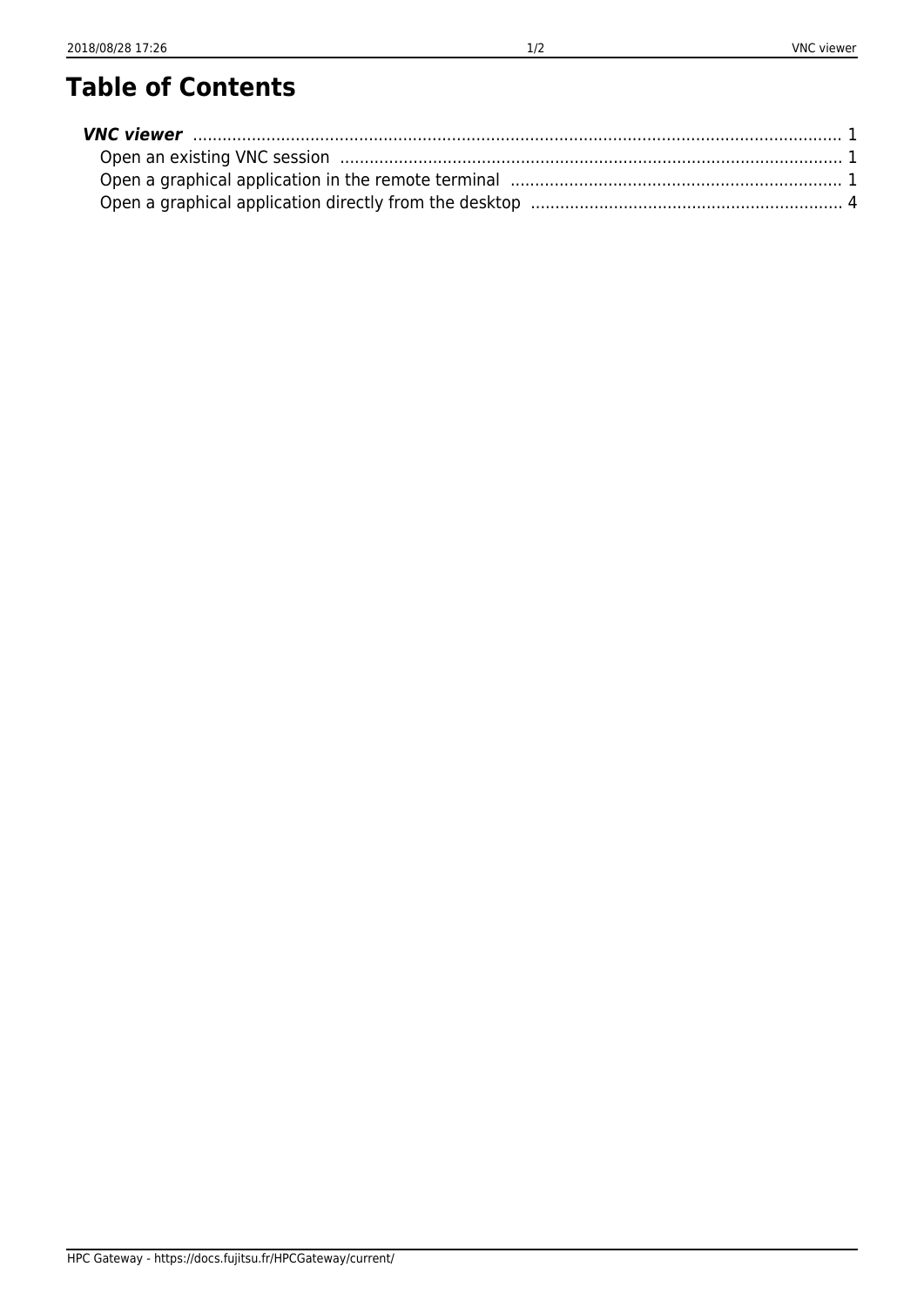16:51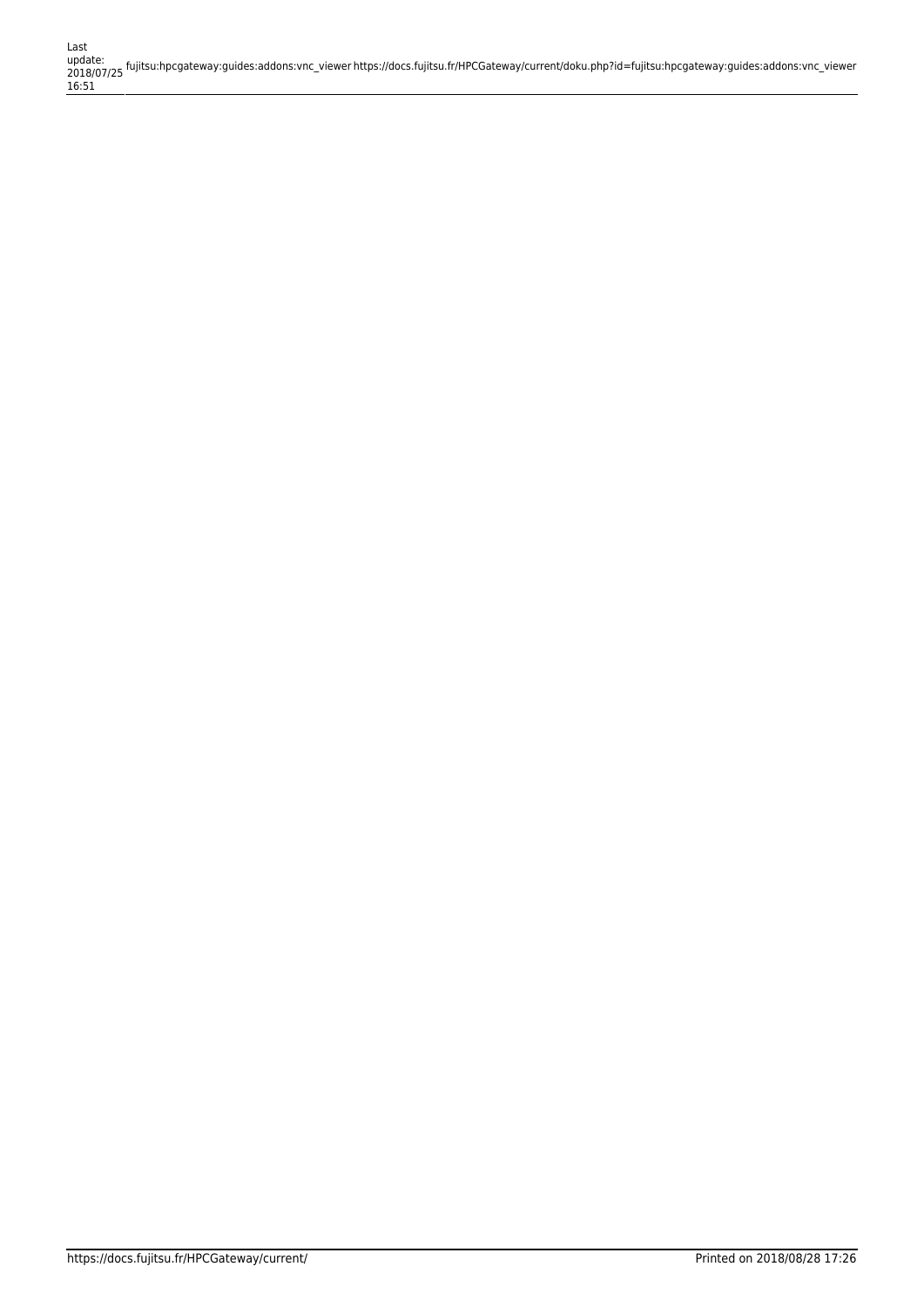# <span id="page-2-0"></span>**VNC viewer**

The VNC viewer is an addon to open a VNC session within the Gateway web desktop. The combinaison between VNC viewer and remote terminal addons enable the opening of any graphical application within the Gateway web desktop directly. The following wiki explain the different scenarios to open xclock graphical application.

Before to proceed, the administrator of Gateway must install the 2 addons, ync viewer and remote terminal. Follow the [addon installation](https://docs.fujitsu.fr/HPCGateway/current/doku.php?id=fujitsu:hpcgateway:guides:admin:install:installation_addons) page.

To let a user to open graphical applications, he must be allowed to use both VNC viewer and remote terminal addons. Follow the [users rights](https://docs.fujitsu.fr/HPCGateway/current/doku.php?id=fujitsu:hpcgateway:guides:admin:user_rights) page.

# <span id="page-2-1"></span>**Open an existing VNC session**

Use VNC viewer to open an existing VNC session. The VNC session can be started by an external tool or within the remote terminal, using vnc server command line.

# <span id="page-2-2"></span>**Open a graphical application in the remote terminal**

Use remote terminal with bash script to open a bash session

Use the specific command **hpcg\_xrun.sh** to start a graphical application within a VNC session

```
$ which hpcg_xrun.sh
~/hpcgateway/utilities/hpcg_xrun.sh
$ hpcg_xrun.sh -- xclock
A VNC session has been started on port 5900
You can check logs in
/home/hpcgadmin/.vnc/hpcg/rdsk.rnd01:0/hpcg_xrun.sh.log
Set the DISPLAY to :0 in a terminal to open windows in this VNC session
export DISPLAY=:0
$ export DISPLAY=:0
$ xeyes
```
You can see that once the VNC session is started, you can add other graphical tools (here xeyes) in the same VNC window if you export the DISPLAY environment variable as explained after the first launch.

**Important**: to close the VNC windows cleanly, it is important to close the graphical applications inside the VNC window, and not the VNC window itself.

Type hpcg\_xrun.sh -h to get full information of the command options.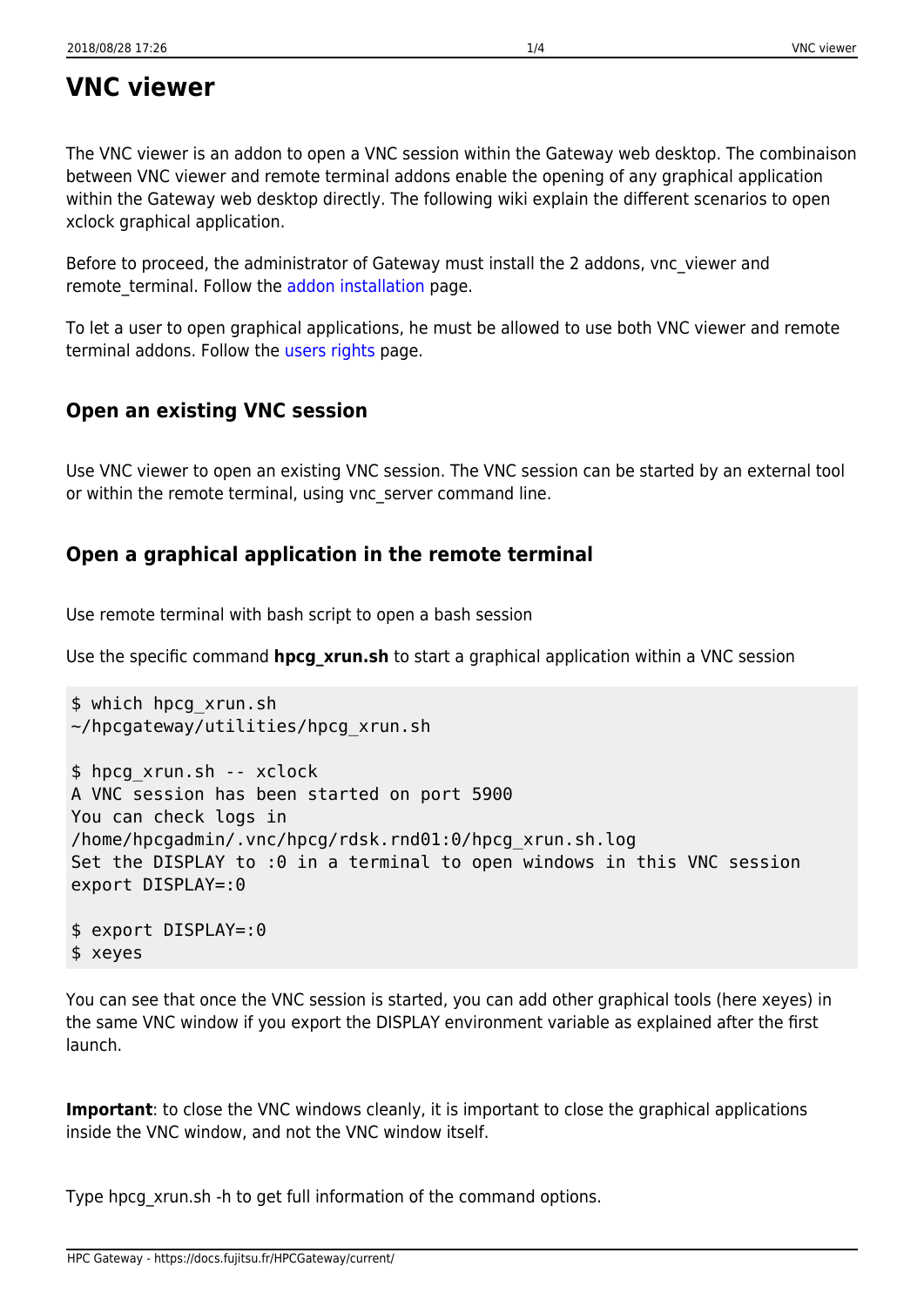\$ hpcg\_xrun.sh -h Usage: hpcg\_xrun.sh [options] [vnc\_options] -- command [command\_options] hpcg xrun.sh -list|-reconnect|-kill [session] Description: Start a VNC session with various options for windows management. List, reconnect, kill VNC session(s) that are still running. If command is defined, it is launched at the start in the VNC session. Available options are: -h|--help|-? This help -geometry WxH Set screen 0's width and height Override HPCG REMOTE DESKTOP GEOMETRY environment variable if set Default is 1024x768 -desktop [kde|twm|mwm|fvwm|xfwm|xfce|gnome|gnome-wm|none] Set the the remote desktop to start with Override HPCG REMOTE DESKTOP environment variable if set Default is gnome-wm -close\_on [cmd|wmg|vnc] Define when the VNC session is automatically closed and all processes are closed cmd: clean all processes when one exit the initial command started wmg: clean all processes when one exit the window manager vnc: clean all processes when one close the vnc windows (only available if -xvfb) Override HPCG REMOTE DESKTOP CLOSE environment variable if set If a command is specified, the default is cmd, otherwise the default is wmg -forever By default, the VNC session is automatically closed when the parent shell is closed Use this option if you want to keep the VNC session, and reconnect it later Override HPCG REMOTE DESKTOP FOREVER environment variable if set Default is false -password passphrase Use passphrase to connect to the VNC session Override HPCG REMOTE DESKTOP PASSWORD environment variable if set If not specified, hpcg xrun.sh generate a strong password and pass it to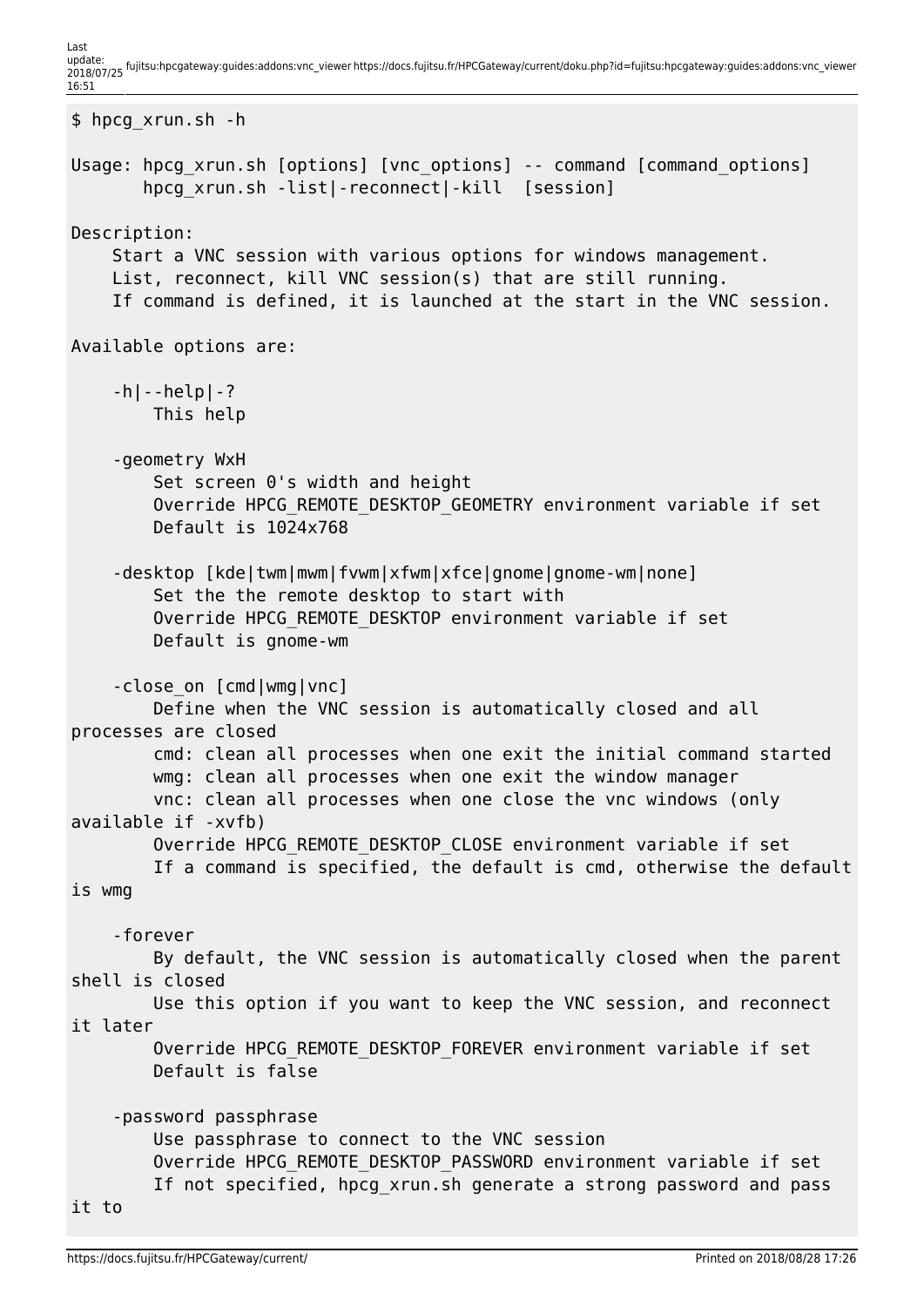#### -noauth

Disable VNC authentication method (set to none). This is a security

#### hole.

Override HPCG REMOTE DESKTOP AUTH environment variable if set Default is vnc. hpcg xrun.sh generate a strong password and pass it

### to

the VNC client for the connection.

#### -xvnc

 Use xvnc schema to start VNC session: Xvnc Override HPCG REMOTE DESKTOP SCHEMA environment variable if set

## -xvfb

 Use xvfb schema to start VNC session: Xvfb, X11vnc Override HPCG\_REMOTE\_DESKTOP\_SCHEMA environment variable if set

#### -bg

 The VNC session is started in background hpcg xrun.sh exit as soon as the VNC session is started Override HPCG REMOTE DESKTOP MODE environment variable if set Default is bg

### -fg

 The VNC session is started in foreground hpcg xrun.sh stay active while the VNC session is active Override HPCG REMOTE DESKTOP MODE environment variable if set Default is bg

#### -newtab

 Start the remote desktop in a new browser tab Override HPCG REMOTE DESKTOP NEWTAB environment variable if set Default is false

-auto\_minimize

 Automatically minimize the remote terminal once the VNC session is started

Override HPCG REMOTE TERMINAL AUTO MINIMIZE environment variable if

set

Default is false

```
 -auto_close
```
 Automatically close the remote terminal once the VNC session is started

> Override HPCG\_REMOTE\_TERMINAL\_AUTO\_CLOSE environment variable if set If this option is set, the VNC session is started in forever mode Default is false

-list

List VNC sessions that are running